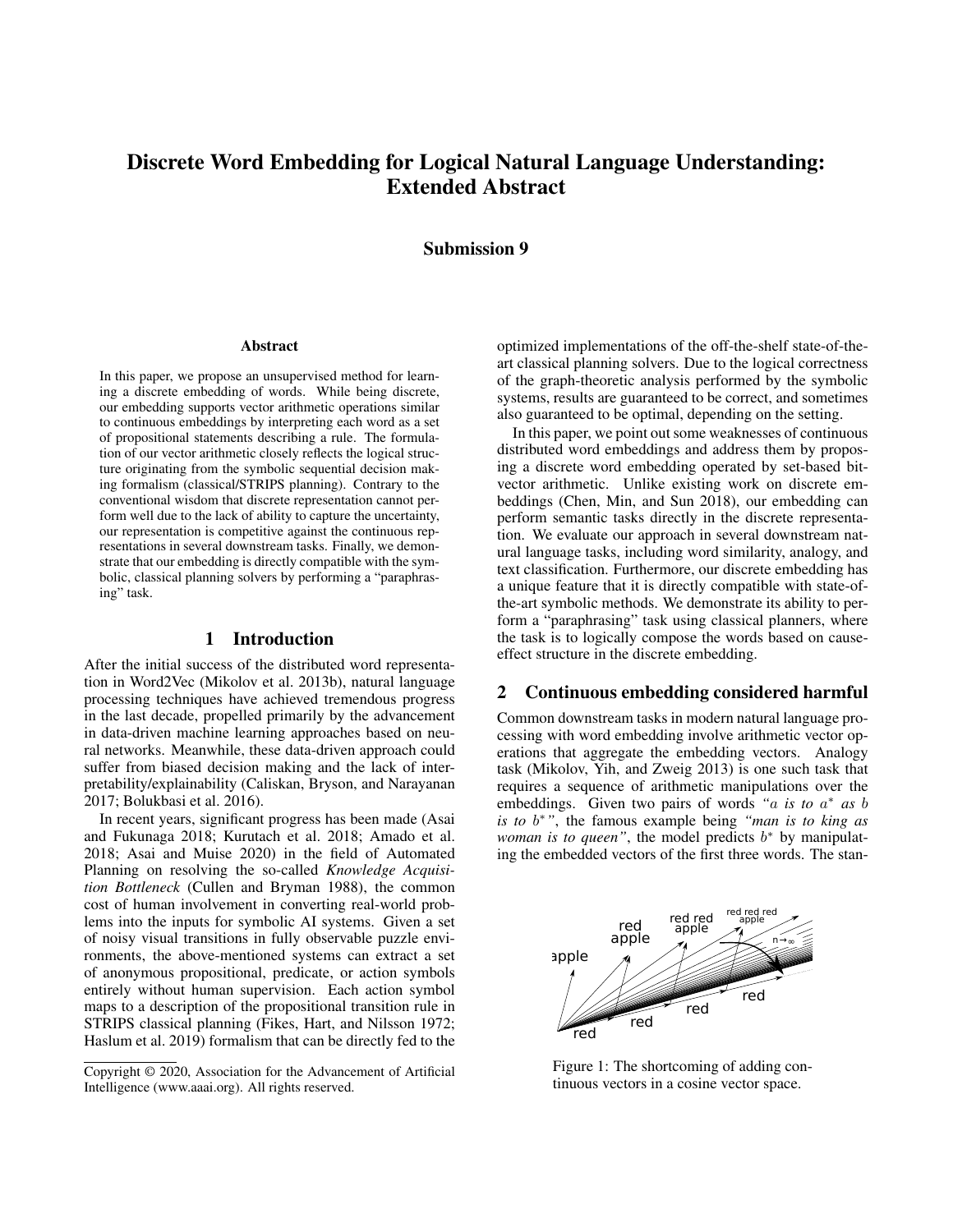dard method for obtaining such a prediction is 3COSADD (Mikolov, Yih, and Zweig 2013), which attempts to find the closest word embedding to a vector  $a^* - a + b$  measured by the cosine distance  $\cos(v_1, v_2) = 1 - \frac{v_1 \cdot v_2}{|v_1||v_2|}$ , assuming that the result is close to the target embedding  $b^*$ . This, along with other analogy calculation methods (e.g., (Levy and Goldberg 2014)), uses simple vector arithmetic to obtain the result embedding used to predict the target word. In addition, text classification evaluation methods often build classifiers based on the mean or the sum of the word vectors in a sentence or a document (Tsvetkov et al. 2015; Yogatama and Smith 2014).

One shortcoming of these vector operations is that the resulting embedding is easily affected by the syntactic and semantic redundancy. These redundancies should ideally carry no effect on logical understanding, and at most with diminishing effect when repetition is used for subjective emphasis. Consider the phrase "red red apple". While the first "red" has the effect of specifying the color of the apple, the second "red" is logically redundant in the syntactic level. Phrases may also contain semantic redundancy, such as "free gift" and "regular habit". However, in a continuous word embedding, simple summation or averaging would push the result vector toward the repeated words or meanings. That is, for any non-zero vectors  $\boldsymbol{a}$  and  $\boldsymbol{b}$ ,  $\cos(\boldsymbol{a} \cdot \boldsymbol{n} + \boldsymbol{b}, \boldsymbol{a}) \rightarrow 0$ ,  $(\boldsymbol{n} \rightarrow \boldsymbol{n})$  $\infty$ ) (Fig. 1). Even with a more sophisticated aggregation method for a vector sequence, such as the recurrent neural networks (Hochreiter and Schmidhuber 1997), the problem still remains as long as it is based on a continuous representation.

This behavior is problematic in critical applications which require logical soundness. For example, one may attempt to fool the automated topic extraction or auditing system by repeatedly adding a certain phrase to a document in an invisible font (e.g., transparent) as a form of adversarial attack (Jia and Liang 2017). This issue is also related to the fact that word2vec embedding encodes important information in its magnitude (Schakel and Wilson 2015; Wilson and Schakel 2015). While Xing et al. (2015) proposed a method to train a vector embedding constrained to a unit sphere, the issue caused by the continuous operations still remains.

On the other hand, symbolic natural language methods rely on logical structures to extract and process information. For example, Abstract Meaning Representation (AMR) (Ba-



Figure 2: Cube-Space AE (Asai and Muise 2020) for a visual time series  $(\hat{x}^i, x'^i)$  that applies Back-to-Logit to the binary representation  $(s^i, s'^i)$  and the action vector  $a^i$ .

narescu et al. 2013) encodes a natural language sentence into a tree-structured representation with which a logical query can be performed. However, while there are systems that try to extract AMR from natural language corpora (Flanigan et al. 2014; Wang, Xue, and Pradhan 2015), these approaches rely on annotated data and hand-crafted symbols such as want-01 or  $c$  / city. In addition to the annotation cost, these symbols are opaque and lack the internal structure which allows semantic information to be queried and logically analyzed. For example, a node city does not by itself carry information that it is inhabited by the local people and is a larger version of a town. In contrast, a Word2Vec embedding may encode such information in its own continuous vector.

To address the issues in both paradigms, we propose a binary discrete embedding scheme that stands upon propositional logic (like AMR) while supporting vector arithmetic (like continuous embedding). To achieve this goal, we combine the existing discrete variational method with CBOW Word2Vec and obtain an atomic propositional representation of the words.

## 3 Preliminary and background

We denote a multi-dimensional array in bold and its subarrays with a subscript (e.g.,  $x \in \mathbb{R}^{N \times M}$ ,  $x_2 \in \mathbb{R}^M$ ), an integer range  $n < i < m$  by n..m, and the *i*-th data point of a dataset by a superscript  $<sup>i</sup>$  which we may omit for clarity.</sup> Functions (e.g., log, exp) are applied to the arrays elementwise.

The Word2Vec Continuous Bag of Word (CBOW) with Negative Sampling (Mikolov et al. 2013a; 2013b) language model is a shallow neural network that predicts a specific center word of a  $2c + 1$ -gram from the rest of the words (context words). The model consists of two embedding matrices  $W, W' \in \mathbb{R}^{V \times E}$  where V is the size of the vocabulary and E is the size of the embedding. For a  $2c + 1$ -gram  $\langle x^{i-c}, \ldots, x^{i+c} \rangle$   $(x^i \in 1..V)$  in a dataset  $\mathcal{X} = \{x^i\},\$ it computes the continuous-bag-of-words representation  $e^{i}$  =  $\sum_{-c \leq j \leq c, j \neq 0} W_{x^{i+j}}$ . While it is possible to map this vector to the probabilities over  $V$  vocabulary words with a linear layer, it is computationally expensive due to the large constant  $V$ . To avoid this problem, Negative Sampling maps the target word  $x^i$  to an embedding  $W'_{x^i}$ , performs a random sampling over V to select K words  $(r^k, k \in 1..K)$ , extracts their embeddings  $W'_{r^k}$ , then maximizes the loss:  $\log \sigma(\boldsymbol{e}^i \cdot W_{x^i}' ) + \sum_{k=1}^K \log \sigma(-\boldsymbol{e}^i \cdot W_{r^k}').$ 

Variational AutoEncoder (VAE) is a framework for reconstructing the observation  $x$  from a compact latent representation  $z$  that follows a certain prior distribution, which is often a Normal distribution  $\mathcal{N}(0, 1)$  for a continuous z. Training is performed by maximizing the sum of the reconstruction loss and the KL divergence between the latent random distribution  $q(z|x)$  and the target distribution  $p(z) = \mathcal{N}(0, 1)$ , which gives a lower bound for the likelihood  $p(x)$  (Kingma and Welling 2013). **Gumbel-Softmax** (GS) VAE (Jang, Gu, and Poole 2017) and its binary special case Binary Concrete (BC) VAE (Maddison, Mnih, and Teh 2017) instead use a discrete, uniform categorical dis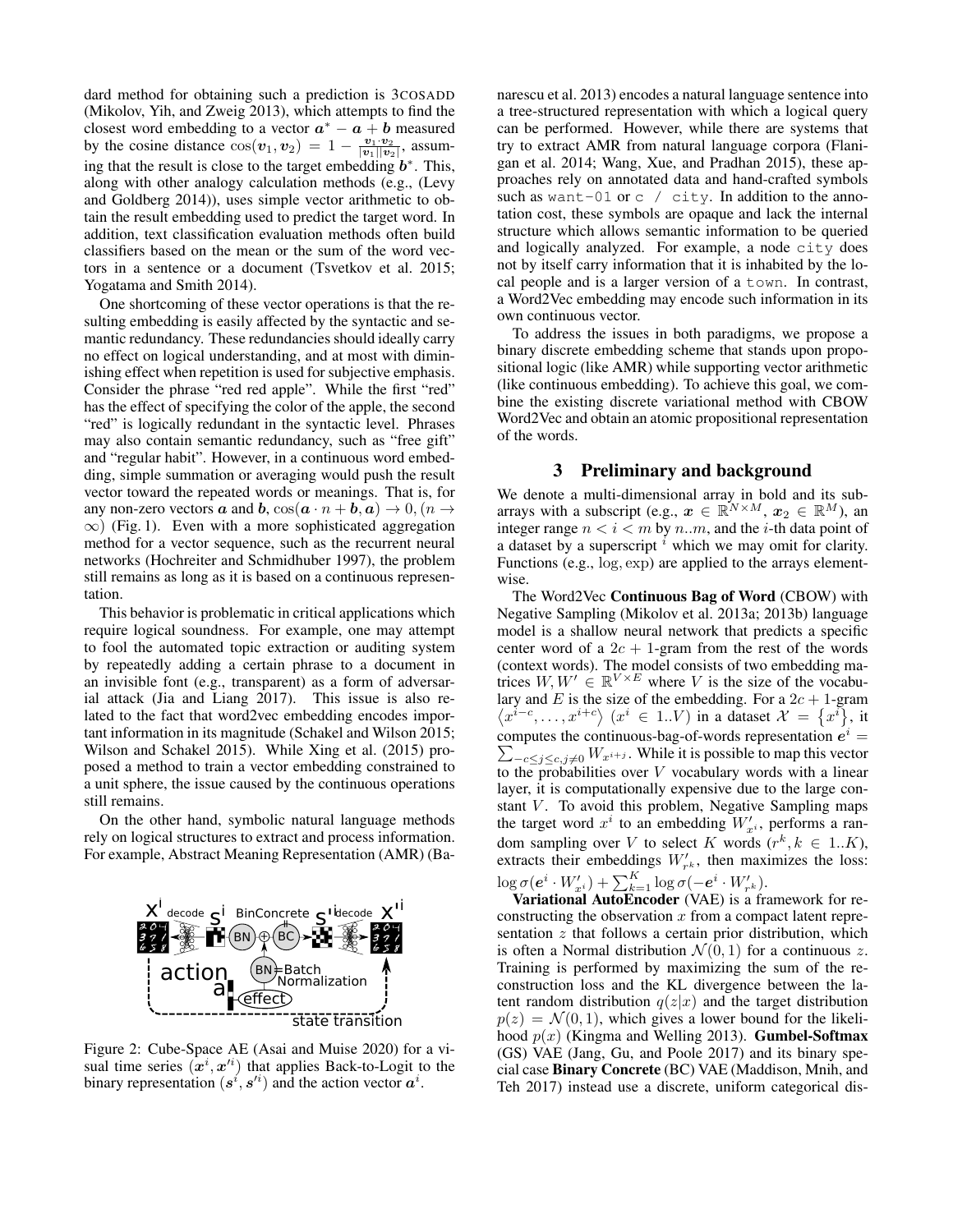tribution as the target distribution, and further approximate it with a continuous relaxation by annealing the controlling parameter (temperature  $\tau$ ) down to 0. The latent value z of Binary Concrete VAE is activated from an input logit  $x$  by  $z = BC(x) = SIGMOD((x + LOGISTIC(0, 1))/\tau)$ , where LOGISTIC(0, 1) = log  $u - log(1 - u)$  and  $u \in [0, 1]$  is sampled from  $UNIFORM(0, 1)$ . BC converges to the Heaviside step function at the limit  $\tau \to 0$ :  $BC(x) \to STEP(x)$  (step function thresholded at 0).

A grounded (propositional) unit-cost STRIPS Planning problem (Fikes, Hart, and Nilsson 1972; Haslum et al. 2019) is defined as a 4-tuple  $\langle P, A, I, G \rangle$  where P is a finite set of propositions, A is a finite set of actions,  $I \subseteq$ P is an initial state, and  $G \subseteq P$  is a goal condition. Each action  $a \in A$  is a 3-tuple  $\langle PRE(a), ADD(a), DEL(a) \rangle$ where  $PRE(a)$ ,  $ADD(a)$ ,  $DEL(a) \subseteq P$  are preconditions, add-effects, and delete-effects, respectively. ADD(a) ∩  $DEL(a) = \emptyset$ . A *state*  $s \subseteq P$  is a set of propositions which are considered to hold true in s. An action a is *applicable* when s *satisfies*  $PRE(a)$ , i.e.,  $PRE(a) \subseteq s$ . *Applying* an action a to s yields a new successor state  $s' = a(s) =$  $(s \setminus \text{DEL}(a)) \cup \text{ADD}(a)$ . The solution to a classical planning problem is called a *plan*, which is a sequence of actions  $\pi = \langle a_1, a_2, \dots a_{|\pi|} \rangle$  that leads to a terminal state  $s^* = a_{|\pi|} \circ \ldots \circ a_1(s)$  that satisfies the goal condition, i.e.,  $G \subseteq s^*$ . *Optimal* plans are those whose lengths are the smallest among possible plans. Each state  $s \subseteq P$  can be encoded as a bit vector  $s \in \{0,1\}^{|P|}$  where, for each j-th proposition  $p_j \in P$ ,  $s_j = 1$  when  $p_j \in s$ , and  $s_j = 0$ when  $p_j \notin s$ . A state transition graph of a classical planning problem is a graph  $\mathcal{G} = (\mathcal{V}, \mathcal{E})$  generated by  $I \in \mathcal{V}$  and A. The nodes  $V$  are the states and the edges  $E$  are labeled by the actions, i.e., for any edge  $(s, s') \in \overline{S}$ ,  $s' = a(s)$  for some  $a \in A$ .

In the context of modeling the time series data, cubespace prior (Asai and Muise 2020) is a structural prior for a discrete latent space that restricts the state transition graph to be an instance of directed *cube-like graphs* (Payan 1992). The state transition graph of any STRIPS planning problem is an instance of a directed cube-like graph. Therefore, combining Binary Concrete variational method with this prior, a neural network is able to encode raw inputs (time-series data) into a state and an action representation compatible with STRIPS planning systems.

Finally, Back-to-Logit (BTL) technique (Asai and Muise 2020) implements this prior in the continuous relaxation of the binary latent space during the training (Fig. 2). To mitigate the issue of applying a prior to a discrete representation that is known to be difficult to train by itself, BTL avoids directly operating on the discrete vectors. Instead, it converts them to continuous vectors using Batch Normalization (BN) (Ioffe and Szegedy 2015), takes the continuous sum with the *effect* vector of an action coming from an additional network, and puts the resulting logit back to the discrete space using Binary Concrete. Formally, given an action representation a, an effect prediction network  $EFECT(a)$ , the current state and the successor state binary latent vector  $s^i$  and  $s'^i$ 



Figure 3: (Top Left) Traditional 3-gram CBOW with negative sampling. (Top Right) 3-gram CBOW seen as a sequence of continuous state manipulations. (Negative sampling is not shown) (Bottom) 3-gram Discrete Sequential Application of Words model. BN=Batch Normalization, BC=Binary Concrete.

 $(i: index in a dataset)$ , the successor state is predicted by:

$$
s^{\prime i} \approx \text{APPLY}(a, s^i) = \text{BC}(\text{BN}(s^i) + \text{EFFECT}(a)).
$$

The state representation s trained with BTL has the following properties:

Theorem 1 ((Asai and Muise 2020)). *Under the same action* a*, the state transitions are monotonic and deterministic:*

$$
(add\,effect:)\,\exists i;\,(\boldsymbol{s}_j^i,\boldsymbol{s}_j'^i)=(0,1)\\ \Rightarrow \forall i;\,(\boldsymbol{s}_j^i,\boldsymbol{s}_j'^i)=(0,1)\,\,or\,(1,1),\\ (delete\,effect:)\,\,\exists i;\,(\boldsymbol{s}_j^i,\boldsymbol{s}_j'^i)=(1,0)\\ \Rightarrow \forall i;\,(\boldsymbol{s}_j^i,\boldsymbol{s}_j'^i)=(1,0)\,\,or\,(0,0)\,\,(for\,each\,j).
$$

This theorem guarantees that each action deterministically turns a certain bit on and off in the binary latent space, thus the resulting action theory and the bit-vector representation satisfies the STRIPS state transition rule  $s' = (s \setminus s)$  $DEL(a)) \cup ADD(a)$  and a constraint  $DEL(a) \cap ADD(a) = \emptyset$ . Latplan system (Asai and Fukunaga 2018; Asai and Muise 2020) uses this framework to implement Cube-Space AE, an autoencoder that learns to encode a noisy visual time-series data into a STRIPS planning model with unsupervised learning.

## 4 Model architecture

To introduce the model, we modify the CBOW Word2Vec (Fig. 3, left) in two steps. We first identify that CBOW can be seen as a simple constant recurrent model (Fig. 3, middle). This trivial "recurrent" model merely adds the input embedding to the current state. Unlike the more complex, practical RNNs, such as LSTM (Hochreiter and Schmidhuber 1997) or GRU (Cho et al. 2014), this model lacks any form of weights or nonlinearity that transforms the current state to the next state.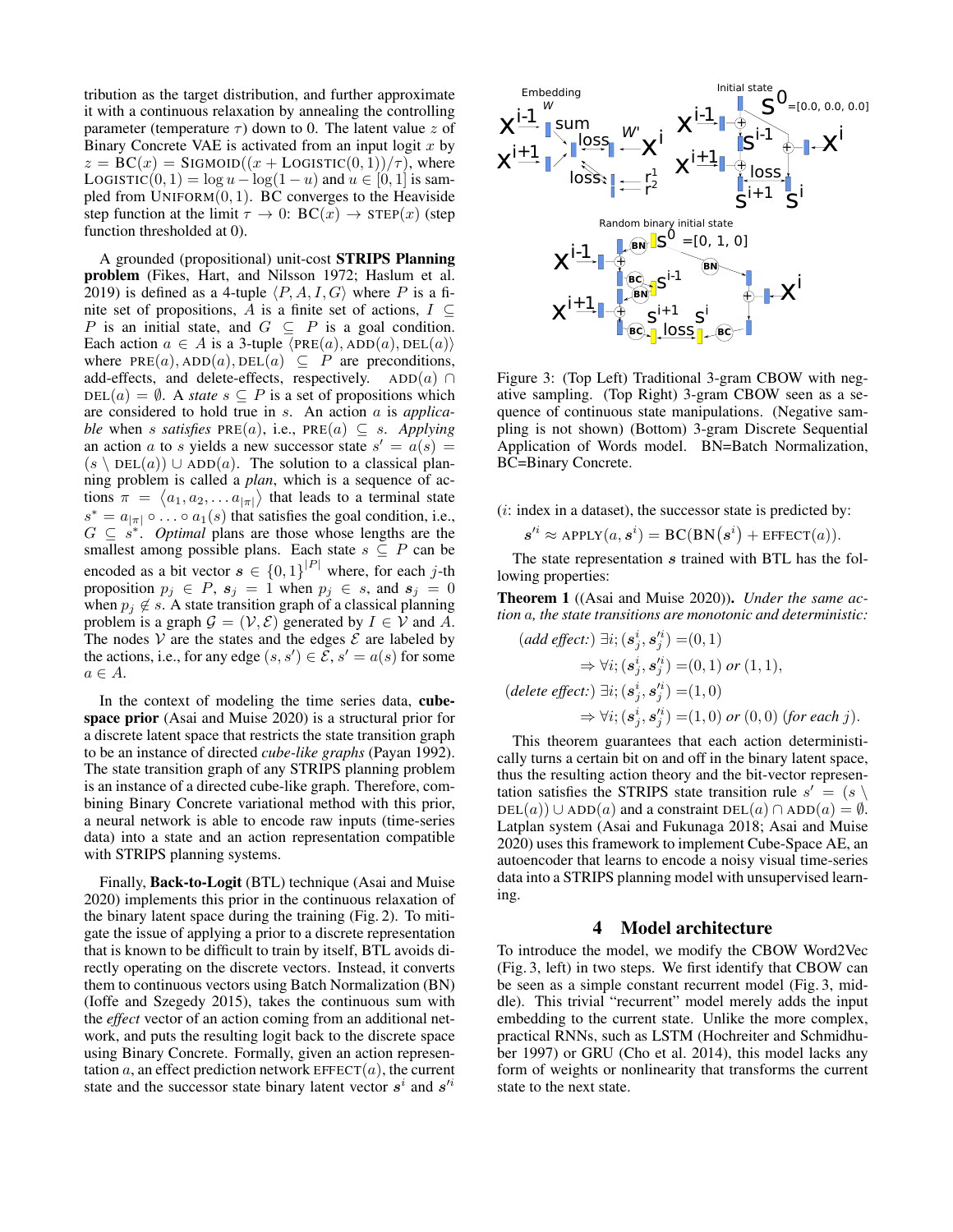This interpretation of CBOW yields several insights: First, there is a concept of "initial states"  $s^0$ , like any other recurrent model, that are inherited by the surrounding context outside the ngram and manipulated by the effects  ${\cal W}_{x^i}$ into the output state  $s^{i+c} = s^0 + \sum_{-c \le j \le c, j \ne 0} W_{x^{i+j}}$ . Coincidentally, this output state is merely the sum of the effect vectors if  $s^0$  is a zero vector, resulting in the equivalent formulation as the original CBOW. This also helps us understand the optimization objective behind CBOW: The *effect* of the target word closely resembles the accumulated *effect* of the context.

Second, upon discretizing some of the elements in this model in the next step, we should preserve the fundamental ability of CBOW to *add(+), remove(-) or keep(0)* the value of each dimension of the state vector. It is important to realize that a simple binary or categorical word embedding, such as the work done by Chen, Min, and Sun (2018) (for a significantly different purpose), is incompatible with the concept of *adding*, *removing* or *keeping*. Notice that unlike continuous values, categorical values lack the inherent ordering (total or partial). Therefore, categorical values are not able to define *adding* and *removing* as the inverse operations, as well as *keeping* as an identity.

### 4.1 Discrete Sequential Application of Words

Based on the observations above, we propose Discrete Sequential Application of Words (DSAW, Fig. 3, right), which addresses the issues in continuous embeddings, naive discrete models, or hand-crafted symbolic models by using *two* binary vectors to represent each word.

DSAW sequentially applies the Back-to-Logit technique to a random initial state vector sampled from the Bernoulli(0.5) distribution. Each recurrent state  $s^t$  is a continuous relaxation of a binary vector modeled by Binary Concrete. The embedding matrix  $W$  itself is not discrete. However, due to Theorem 1, we can extract *two* binary vectors  $ADD(x)$ ,  $DEL(x)$  of a word x that satisfy  $s' = (s \& \& !\, \text{DEL}(x)) | | \text{ADD}(x)$ , which is a bit-vector implementation of set-based STRIPS action application  $s' =$  $(s \setminus \text{DEL}(a)) \cap \text{ADD}(a).$ 

Since state vectors are activated by Binary Concrete, which behaves like a Sigmoid function in high temperature and as a step function in low temperature, all state vectors reside in the unit hypercube  $[0, 1]^E$ . This means that we cannot directly apply the traditional objective function  $\log \sigma(x \cdot y)$  in Word2Vec to the output state vector because it assumes that the distribution of  $x, y \in \mathbb{R}^E$  is centered around the origin, while our discrete output states are heavily biased toward the positive orthant. To address this issue, we shift the mean by subtracting 0.5 from the output vector before computing the loss. Formally, our maximization objective (including negative sampling with  $\{r^1, \ldots r^K\}$ ) is defined as follows, where  $s^i$  = APPLY $(x^i, s^0)$ ,  $s^{i-c}$  =  ${\tt APPLY}(x^{i-c},\boldsymbol{s}^0),\;\; \boldsymbol{s}^{i+1}\;\;=\;\;{\tt APPLY}(x^{i+1},\boldsymbol{s}^{i-1}),\;\; \boldsymbol{s}^{i+j}\;\;=\;\;$ 

$$
APPLY(x^{i+j}, s^{i+j-1})(j \notin \{-c, 0, 1\}):
$$
  
\n
$$
\log \sigma((s^{i+c} - 0.5) \cdot (s^i - 0.5)) +
$$
  
\n
$$
\sum_{k=1}^K \log \sigma(-(s^{i+c} - 0.5) \cdot (APPLY(r^k, s^0) - 0.5)).
$$
 (1)

Once the training has been completed, we compute one forward recurrent step for each word  $x$  with two initial state vectors 0, 1 each consisting of all 0s and all 1s. We can then determine the effect in each dimension j:  $ADD(x)_j = 1$  if APPLY $(x, 0)_j = 1$ , and  $\text{DEL}(x)_j = 1$  if  $\text{APPLY}(x, 1)_j = 0$ .

#### 4.2 Inference in the discrete space

An important question for any discrete models is how to perform arithmetic operations with the discrete representation. Specifically, to perform the word analogy task (Mikolov et al. 2013b), the representation must support both *addition and subtraction* of words, which is non-trivial for discrete vectors.

We propose to use the STRIPS *progression* and *regression* (Alcázar et al. 2013; Haslum et al. 2019) (also called *forward reasoning* and *backward reasoning*) as the vector addition and subtraction operation for our binary word embedding. Recall that, in the continuous effect model, vector subtraction is equivalent to *undoing* the effect of the action that has been performed. Similarly, a STRIPS regression<sup>1</sup> restores the original state of a STRIPS progression  $s' = (s \setminus \text{DEL}(a)) \cap \text{ADD}(a)$  by  $s = (s' \setminus \text{ADD}(a)) \cap \text{DEL}(a)$ . We denote these operations as  $s + x$  and  $s - x$ . We note that our operation is not associative or commutative. That is, the result of "king-man+woman" may be different from "king+woman-man" etc.

Next, for a sequence of operations  $sR_1x_1 \ldots R_nx_n (R_i \in$  $\{\hat{+}, \hat{-}\}\right)$ , we denote its combined effects as  $e =$  $R_1x_1...R_nx_n$ . Its add/delete-effects, ADD(e), DEL(e), are recursively defined as follows:

$$
ADD(e \hat{+} x) = ADD(e) \ \Delta DD(x) \ \cup ADD(x)
$$
\n
$$
DEL(e \hat{+} x) = DEL(e) \ \Delta DD(x) \cup DEL(x)
$$
\n
$$
ADD(e \hat{-} x) = ADD(e) \ \Delta DD(x) \cup DEL(x)
$$
\n
$$
DEL(e \hat{-} x) = DEL(e) \ \Delta DD(x) \ \cup ADD(x)
$$

In the following artificial examples, we illustrate that (1) our set-based arithmetic is able to replicate the behavior of the classic word analogy *"man is to king as woman is to queen"*, and (2) our set-based operation is robust against semantic redundancy.

Example 1. *Assume a 2-dimensional word embedding, where each dimension is assigned a meaning [female, status]. Assume each word has the effects as shown in Table 1.*

<sup>&</sup>lt;sup>1</sup>Here we assume that the effect always invoke changes to the state in order to obtain a deterministic outcome from the regression. Normally, the regression is nondeterministic unless warranted by the preconditions, e.g., if  $p_1 \in PRE(a) \wedge p_1 \in DEL(a)$ , then  $p_1$  is guaranteed to be true before applying the action  $a$ .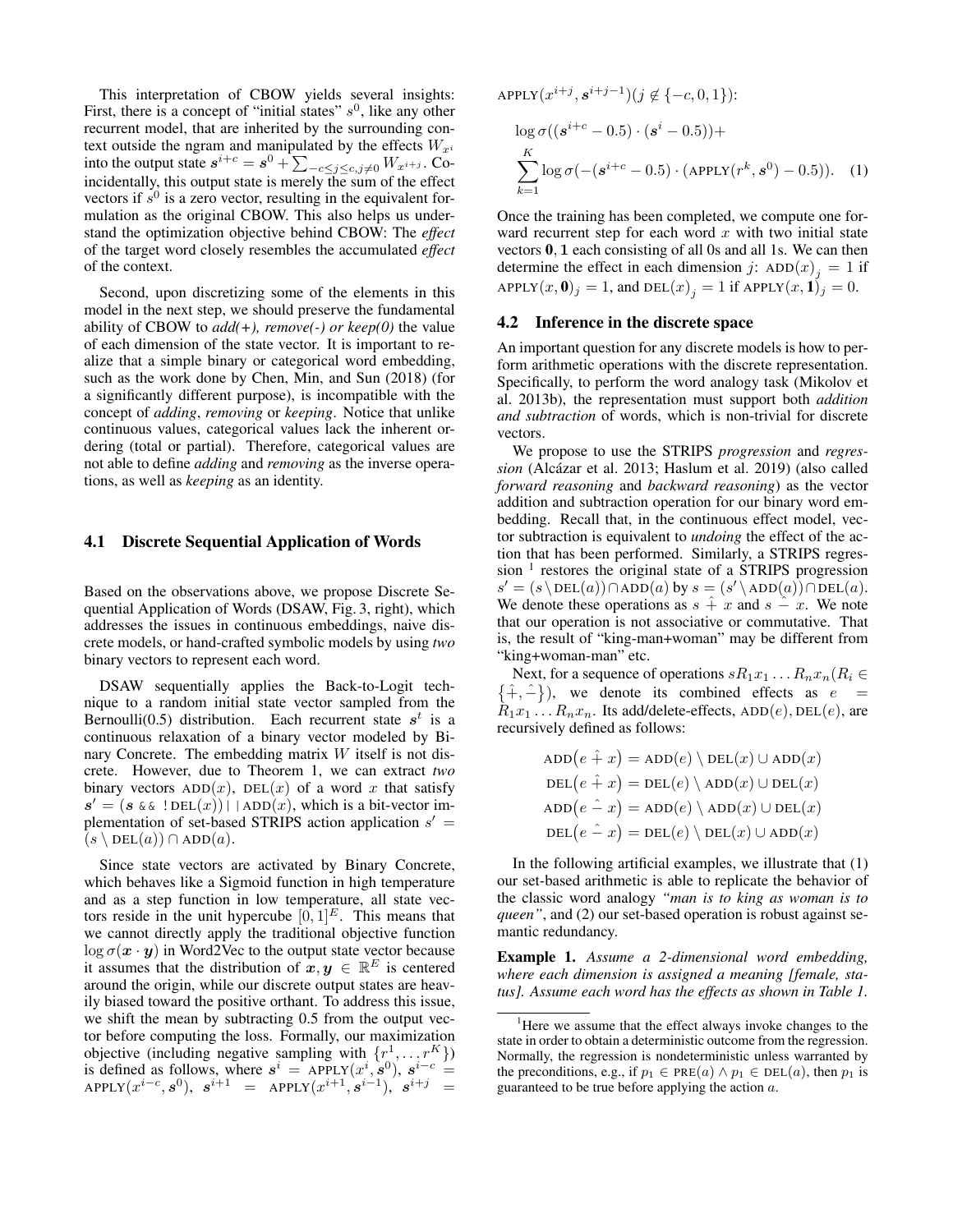| word $x$     | DEL(x)              | ADD(x)                      |
|--------------|---------------------|-----------------------------|
| King         | $[1,0] = {female}$  | $[0,1] = {status}$          |
| Man          | $[1,0] = {female}$  | $[0,0] = \emptyset$         |
| Woman        | $[0,0] = \emptyset$ | $[1,0] = {female}$          |
| <b>Oueen</b> | $[0,0] = \emptyset$ | $[1, 1] = {female, status}$ |

Table 1: An example 2-dimensional embedding.

*Then the effect of "king-man+woman" applied to a state* s *is equivalent to those of "queen":*

$$
s \hat{+} \text{ king } \hat{-} \text{ man } \hat{+} \text{ woman} = s \hat{+} \text{ queen}
$$
  
=  $s \setminus \{\text{female}\} \cup \{\text{status}\} \setminus \emptyset \cup \{\text{female}\} \setminus \emptyset \cup \{\text{female}\}.$ 

Example 2. *The effect of "king+man" is equivalent to "king" itself as the semantic redundancy about "female" disappears in the set operation.*

$$
s \hat{+} \text{ king } \hat{+} \text{ man} = s \setminus \{\text{female}\} \cup \{\text{status}\} \setminus \{\text{female}\} \cup \emptyset
$$

$$
= s \hat{+} \text{ king.}
$$

## 5 Evaluation

We trained a traditional CBOW model (our implementation) and our discrete word embedding on 1 Billion Word Language Model Benchmark dataset (Chelba et al. 2014). Training details are available in the appendix. We first compared the performance of the resulting embedding on several downstream tasks.

#### 5.1 Downstream task evaluation

Word similarity task is the standard benchmark for measuring attributional similarity (Miller and Charles 1991; Resnik 1995; Agirre et al. 2009). Given a set of word pairs, each embedding is evaluated by computing the Spearman correlation between the similarity scores assigned by the embedding and those assigned by human (Rubenstein and Goodenough 1965; Faruqui and Dyer 2014; Myers, Well, and Lorch 2010). The scores for CBOW are obtained by the cosine similarity. For the DSAW embedding, the standard cosine distance is not directly applicable as each embedding consists of two binary vectors. We, therefore, turned the effect of a word  $x$  into an integer vector of tertiary values  $\{1, 0, -1\}$  by ADD $(x)$  – DEL $(x)$ , then computed the cosine similarity. We tested our models with the baseline models on 5 different datasets (Bruni, Tran, and Baroni 2014; Radinsky et al. 2011; Luong, Socher, and Manning 2013; Hill, Reichart, and Korhonen 2015; Finkelstein et al. 2001).

Next, we evaluated Word Analogy task using the test dataset provided by Mikolov et al. (2013b). For CBOW models, we used 3COSADD method (Sec. 2) to approximate the target word. For the proposed models, we perform a similar analogy, SEQADD, which computes the combined effects e, turns it into the tertiary representation, then finds the most similar word using the cosine distance. Since our set-based arithmetic is not associative or commutative, we permuted the order of operations and report the best results obtained from  $e = \hat{a} + \hat{a}^* + \hat{b}$ . We counted the number

of correct predictions in the top-1 and top-10 nearest neighbors. We excluded the original words  $(a, a^*$  and b) from the candidates, following the later analysis of the Word2Vec implementations (Nissim, van Noord, and van der Goot 2020).

Finally, we used our embeddings for semantic text classification, in which the model must capture the semantic information to perform well. We evaluated our model in two datasets: "*20 Newsgroup*" (Lang 1995) and "*movie sentiment treebank*" (Socher et al. 2013). We created binary classification tasks following the existing work (Tsvetkov et al. 2015; Yogatama and Smith 2014): For *20 Newsgroup*, we picked 4 sets of 2 groups to produce 4 sets of classification problems (science.med vs. science.space, ibm.pc.hardware vs. mac.hardware, baseball vs. hockey, alt.atheism vs. soc.religion.christian.) For movie sentiment, we ignored the neutral comments and set a threshold for the sentiment values:  $\leq 0.4$  as 0, and  $> 0.6$  as 1. In both the CBOW and the DSAW model, we aggregated the word embeddings (by  $+$  or  $+$ ) in a sentence or a document to obtain the sentence / document-level embedding. We then classified the results with a default L2-regularized logistic regression model in Scikit-learn. We recorded the accuracy in the test split and compared it across the models. We normalized the imbalance in the number of questions between subtasks ("*20 Newsgroup*" have  $\approx 2000$  each, while "*movie sentiment*" has  $\approx$  9000) and reported the averaged results.

Table 2 shows that the performance of our discrete embedding is comparable to the continuous CBOW embedding in these three tasks. This is a surprising result given that discrete embeddings are believed to carry less information in each dimension compared to the continuous counterpart and are believed to fail because they cannot model uncertainty.

### 5.2 Redundancy elimination

We next focus on the ability of DSAW model to eliminate the syntactic and the semantic redundancy. We used Principal Component Analysis to visualize the linear projection of the embedding space. Phrase embeddings are obtained by the repeated  $\hat{+}$  (DSAW) or averaging (CBOW) – the latter choice is purely for the visualization (length does not affect the cosine distance.) For both models, we used the best performing hyperparameters in analogy.

In Fig. 4, we plotted syntactically and semantically redundant phrases "habit", "regular habit", "regular ... regular habit" (repeated 8 times). In continuous embeddings (left), phrase embeddings approach closer and closer to the embedding of "regular" as more "regular"s are added. On the course of additions, the vector tends to share the direction with irrelevant words such as "experiment" or "stunt". In contrast, in discrete embedding (right), semantically redundant addition of "regular" does not seem to drastically change the direction, nor share the direction with irrelevant words. Also, repetitive additions do not affect the discrete embedding.

### 5.3 Classical Planning in the embedding space

Finally, with a logically plausible representation of words, we show how it can be used by a symbolic AI system. We find "paraphrasing" an ideal task, where we provide an input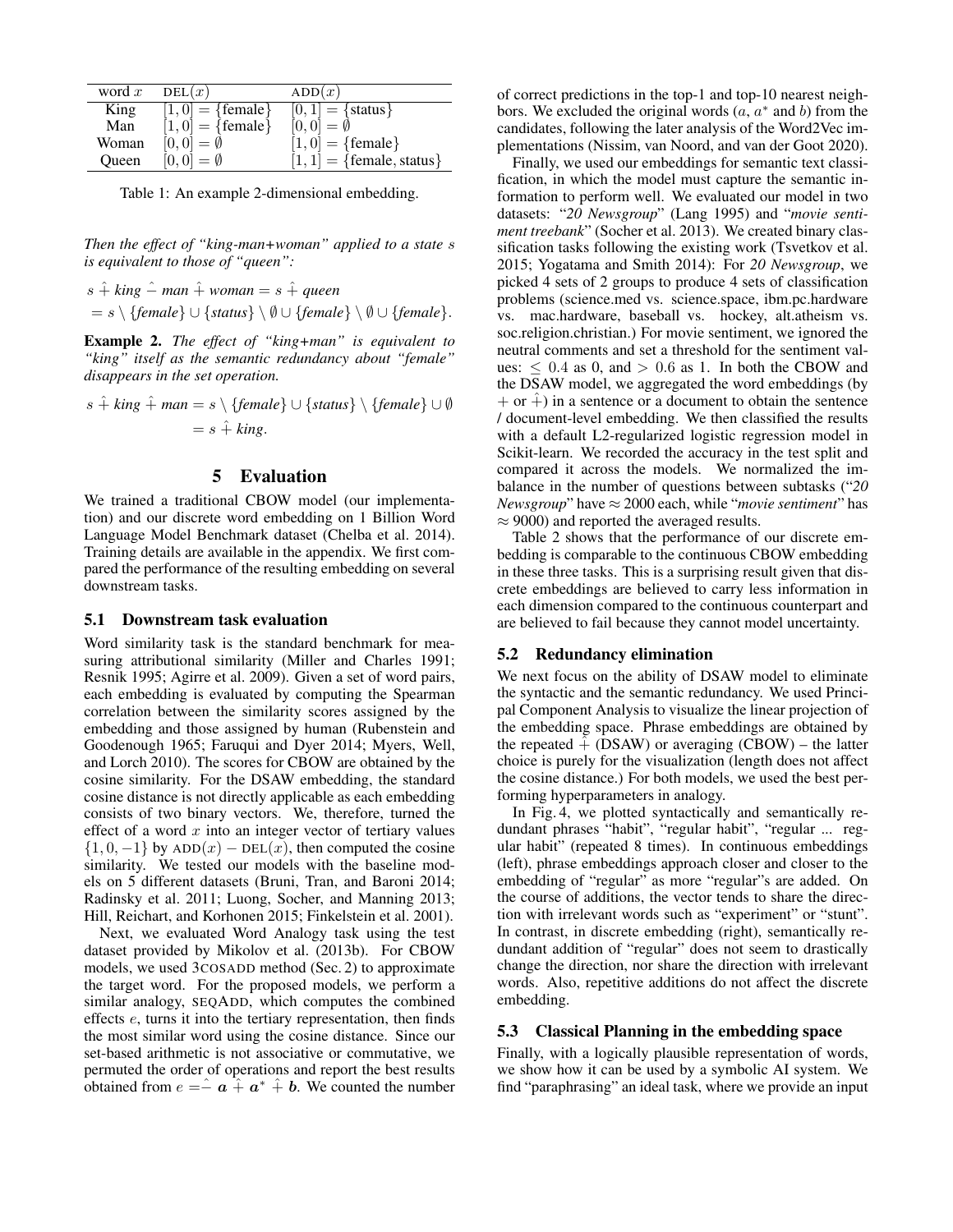| Embedding size $E$              | 200   |             | 500         |       | 1000        |             |
|---------------------------------|-------|-------------|-------------|-------|-------------|-------------|
| Model                           | CBOW  | <b>DSAW</b> | <b>CBOW</b> | DSAW  | <b>CBOW</b> | <b>DSAW</b> |
| Word Similarity                 | 0.528 | 0.509       | 0.518       | 0.538 | 0.488       | 0.545       |
| Analogy Top1 acc.               | 0.438 | 0.273       | 0.413       | 0.373 | 0.333       | 0.373       |
| Analogy Top10 acc.              | 0.682 | 0.564       | 0.671       | 0.683 | 0.587       | 0.673       |
| <b>Text Classification Test</b> | 0.890 | 0.867       | 0.920       | 0.902 | 0.920       | 0.930       |

Table 2: Downstream task performance comparison between CBOW and DSAW with the best tuned hyperparameters. In all tasks, higher scores are better. Best results in bold.



Figure 4: PCA plots of words/phrases in continous (Left)/discrete (Right) embeddings (best on computer screen). In all plots, we additionally included the union of 50 nearest neighbor words of each dot.

word  $y$  and ask the system to discover the phrase that shares the same concept. Given a word  $y$ , we generate a classical planning problem whose task is to combine several words to achieve the effects included in y in the correct order.

Formally, the instance  $\langle P, A, I, G(y) \rangle$  is defined as follows:  $P = P_{\text{add}} \cup P_{\text{del}} = \{p_i^a \mid i \in 1..E\} \cup \{p_i^d \mid i \in 1..E\},\$ where  $p_i^a$ ,  $p_i^d$  are propositional symbols with unique names. Actions  $a(x) \in A$  are built from each word x in the vocabulary: PRE $(a(x)) = \emptyset$ , ADD $(a(x)) = \{p_i^a \mid \text{ADD}(x)_i = 1\} \cup$  $\left\{p_i^d \mid \text{DEL}(x)_i = 1\right\}$ ,  $\text{DEL}(a(x)) = \left\{p_i^d \mid \text{ADD}(x)_i = 1\right\}$  $\cup$  $\{p_i^a \mid \text{DEL}(x)_i = 1\}.$  Finally,  $I = \emptyset$  and  $G(y) =$  $\left\{p_i^a \mid \mathrm{ADD}(y)_i = 1 \right\} \ \cup \ \left\{p_i^d \mid \mathrm{DEL}(y)_i = 1 \right\}$ Note that  $ADD(y), DEL(x)$  etc. are bit-vectors, while  $ADD(a(x))$  etc. are sets expressed in Planning Domain Description Language (PDDL) (Haslum et al. 2019). Finding the optimal solution of this problem is NP-Complete due to  $PRE(a(x)) =$ ∅ (Bylander 1994). Due to its worst-case hardness, we do not try to find the optimal solutions.

Notice that the goal condition of this planning problem is overly specific because the neighbors of an embedding vector often also carry a similar meaning. In fact, these instances tend to become unsolvable (i.e., no solution exists). To address this issue, we adapt the *net-benefit* planning formalism (Keyder and Geffner 2009), an extension of classical planning that allows the use of *soft-goals*. Net-benefit planning task  $\langle P, A, I, G(y), c, u \rangle$  is same as the unit-cost classical planning except the cost function  $c: A \to \mathbb{Z}^{+0}$  and  $u: G(y) \to \mathbb{Z}^{+0}$ . The task is to find an action sequence  $\pi$  minimizing the cost  $\sum_{a \in \pi} c(a) + \sum_{p \in G(y) \setminus s^*} u(p)$ , i.e., the planner tries to find a cheaper path while also satisfying as many goals as possible at the terminal state  $s^*$ . We used a simple compilation approach (Keyder and Geffner 2009) to convert this net-benefit planning problem into a normal classical planning problem.

We specified both costs a constant:  $c(a) = E$  for all actions and  $u(p) = U$  for all goals, where we heuristically chose  $U = 100$ . We solved the problem with LAMA planner (Richter and Westphal 2010), the winner of International Planning Competition 2011 satisficing track. This configuration searches for suboptimal plans, iteratively refining the solution by setting the upper-bound based on the cost of the last solution. We generated 300 problems from the handpicked target words y. A was generated from the 4000 mostfrequent words in the vocabulary ( $V \approx 219$ k) excluding y, function words (e.g., "the", "make"), and compound words (e.g., plurals). For each problem, we allowed the maximum of 4 hours runtime and 16GB memory. Typically the planner found the first solution early, and continued running until the time limit finding multiple better solutions. We show its example outputs in Table 3.

# 6 Related work

The study on the hybrid systems combining the connectionist and symbolic approaches has a long history (Wermter and Lehnert 1989). To our knowledge, none of the approaches attempts to generate a set of atomic propositional symbols from the corpus without supervision. Zhao, Lee, and Eskénazi (2018) proposed a discrete sentence representation, treating each sentence as an action. Chen, Min, and Sun (2018) improved the training efficiency with an intermediate discrete code between the vocabulary V and the continuous embedding. These discrete representations lack the cube-space prior and thus the state transitions cannot be expressed as a consistent deterministic rule, precluding the symbolic logical analysis. In the intersection of planning and natural language processing, Geib and Steedman (2007)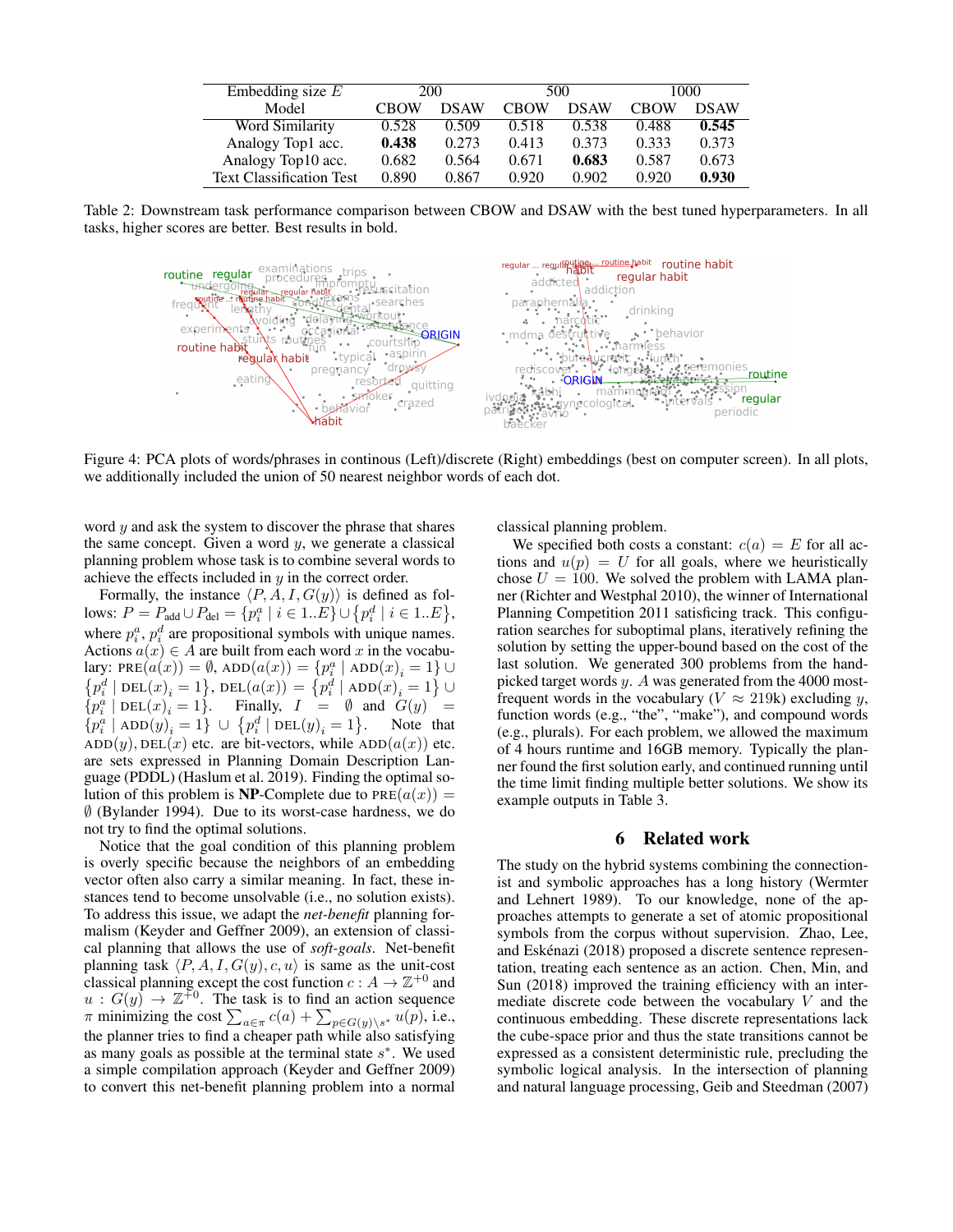| Word $\boldsymbol{\eta}$ | paraphrasing $\pi$                           | Word u    | paraphrasing $\pi$       | Word $\boldsymbol{\eta}$ | paraphrasing $\pi$             |
|--------------------------|----------------------------------------------|-----------|--------------------------|--------------------------|--------------------------------|
| lamborghini              | luxury built car; electric car unlike toyota | lake      | young sea                | intervention             | necessary plan                 |
| subaru                   | motor toyota style ford                      | river     | valley lake nearby delta | louisville               | kentucky pittsburgh            |
| fiat                     | italian toyota; italian ford alliance        | valley    | mountain tenessee area   | laptop                   | personal mac device            |
| sushi                    | restaurant fish maybe japanese               | shout     | bail speak               | reactor                  | nuclear plant                  |
| grape                    | wine tree; wine orange                       | pepsi     | diet apple drink         | lesson                   | history addition               |
| bold                     | fresh simple move                            | deck      | floor roof: roof floor   | slot                     | wish machine                   |
| fantasy                  | dream novel                                  | grip      | tight presence           | learnt                   | learn yesterday                |
| interrogatoin            | cia torture                                  | isolation | cuba situation           | reconstruction           | infrastructure recovery effort |

Table 3: Paraphrasing of the source words returned by the LAMA planner.

bridged hierarchical planning (HTN) (Ghallab, Nau, and Traverso 2004) formalisms and Context-Sensitive Grammar. Rieser and Lemon (2009) introduced a system which models conversations as probabilistic planning and learns a reactive policy from interactions. Recent approaches extract a classical planning model from a natural language corpus (Lindsay et al. 2017; Feng, Zhuo, and Kambhampati 2018), but using the opaque human symbols. An interesting avenue of future work is to learn a hierarchical planning model (Hogg, Kuter, and Munoz-Avila 2010) to model the structured aspect of the natural language.

## 7 Conclusion

We proposed an unsupervised learning method for discrete binary word embeddings that preserve the vector arithmetic similar to the continuous embeddings. Our approach combines three distant areas: Unsupervised representation learning method for natural language, discrete generative modeling, and STRIPS classical planning formalism which is deeply rooted in the symbolic AIs and the propositional logic. Inspired by the recurrent view of the Continuous Bag of Words model, our model represents each word as a symbolic action that modifies the binary (i.e., propositional) recurrent states through effects. Unlike the blackbox recurrent methods, our framework can extract the effects applied by each word as explicit logical formulae. Our representation has several notable features: Logical robustness against redundancy and the compatibility to the highlyoptimized off-the-shelf implementations of classical planners. We demonstrated that our discrete embedding fairs on par with the continuous embedding in several downstream tasks, contrary to the conventional wisdom that discreteness would lose too much expressivity compared to the continuous representations. Future work includes incorporating ideas in state-of-the-art systems such as LSTM (Hochreiter and Schmidhuber 1997) or BERT (Devlin et al. 2019) to our model, while staying within planning formalism.

## References

Agirre, E.; Alfonseca, E.; Hall, K.; Kravalova, J.; Pasca, M.; and Soroa, A. 2009. A Study on Similarity and Relatedness Using Distributional and WordNet-based Approaches. In *NAACL*, 19.

Alcázar, V.; Borrajo, D.; Fernández, S.; and Fuentetaja, R. 2013. Revisiting Regression in Planning. In *IJCAI*.

Amado, L.; Pereira, R. F.; Aires, J.; Magnaguagno, M.;

Granada, R.; and Meneguzzi, F. 2018. Goal Recognition in Latent Space. In *IJCNN*.

Asai, M., and Fukunaga, A. 2018. Classical Planning in Deep Latent Space: Bridging the Subsymbolic-Symbolic Boundary. In *AAAI*.

Asai, M., and Muise, C. 2020. Learning Neural-Symbolic Descriptive Planning Models via Cube-Space Priors: The Voyage Home (to STRIPS). In *IJCAI*.

Banarescu, L.; Bonial, C.; Cai, S.; Georgescu, M.; Griffitt, K.; Hermjakob, U.; Knight, K.; Koehn, P.; Palmer, M.; and Schneider, N. 2013. Abstract Meaning Representation for Sembanking. In *Proc. of the 7th Linguistic Annotation Workshop and Interoperability with Discourse*, 178–186.

Bolukbasi, T.; Chang, K.; Zou, J. Y.; Saligrama, V.; and Kalai, A. T. 2016. Man is to Computer Programmer as Woman is to Homemaker? Debiasing Word Embeddings. In *NIPS*, 4349– 4357.

Bruni, E.; Tran, N.-K.; and Baroni, M. 2014. Multimodal Distributional Semantics. *J. Artif. Intell. Res.(JAIR)* 49:1–47.

Bylander, T. 1994. The Computational Complexity of Propositional STRIPS Planning. *Artificial Intelligence* 69(1):165–204.

Caliskan, A.; Bryson, J. J.; and Narayanan, A. 2017. Semantics derived automatically from language corpora contain humanlike biases. *Science* 356(6334):183–186.

Chelba, C.; Mikolov, T.; Schuster, M.; Ge, Q.; Brants, T.; Koehn, P.; and Robinson, T. 2014. One Billion Word Benchmark for Measuring Progress in Statistical Language Modeling. In *INTERSPEECH*.

Chen, T.; Min, M. R.; and Sun, Y. 2018. Learning K-way D-dimensional Discrete Codes for Compact Embedding Representations. In *ICML*, volume 80, 853–862.

Cho, K.; van Merrienboer, B.; Gülçehre, c.; Bahdanau, D.; Bougares, F.; Schwenk, H.; and Bengio, Y. 2014. Learning Phrase Representations using RNN Encoder-Decoder for Statistical Machine Translation. In *EMNLP*, 1724–1734.

Cullen, J., and Bryman, A. 1988. The Knowledge Acquisition Bottleneck: Time for Reassessment? *Expert Systems* 5(3).

Devlin, J.; Chang, M.; Lee, K.; and Toutanova, K. 2019. BERT: Pre-training of Deep Bidirectional Transformers for Language Understanding. In *NAACL*, 4171–4186.

Faruqui, M., and Dyer, C. 2014. Community Evaluation and Exchange of Word Vectors at Wordvectors.org. In *ACL*, 19–24.

Feng, W.; Zhuo, H. H.; and Kambhampati, S. 2018. Extracting Action Sequences from Texts Based on Deep Reinforcement Learning. In *IJCAI*.